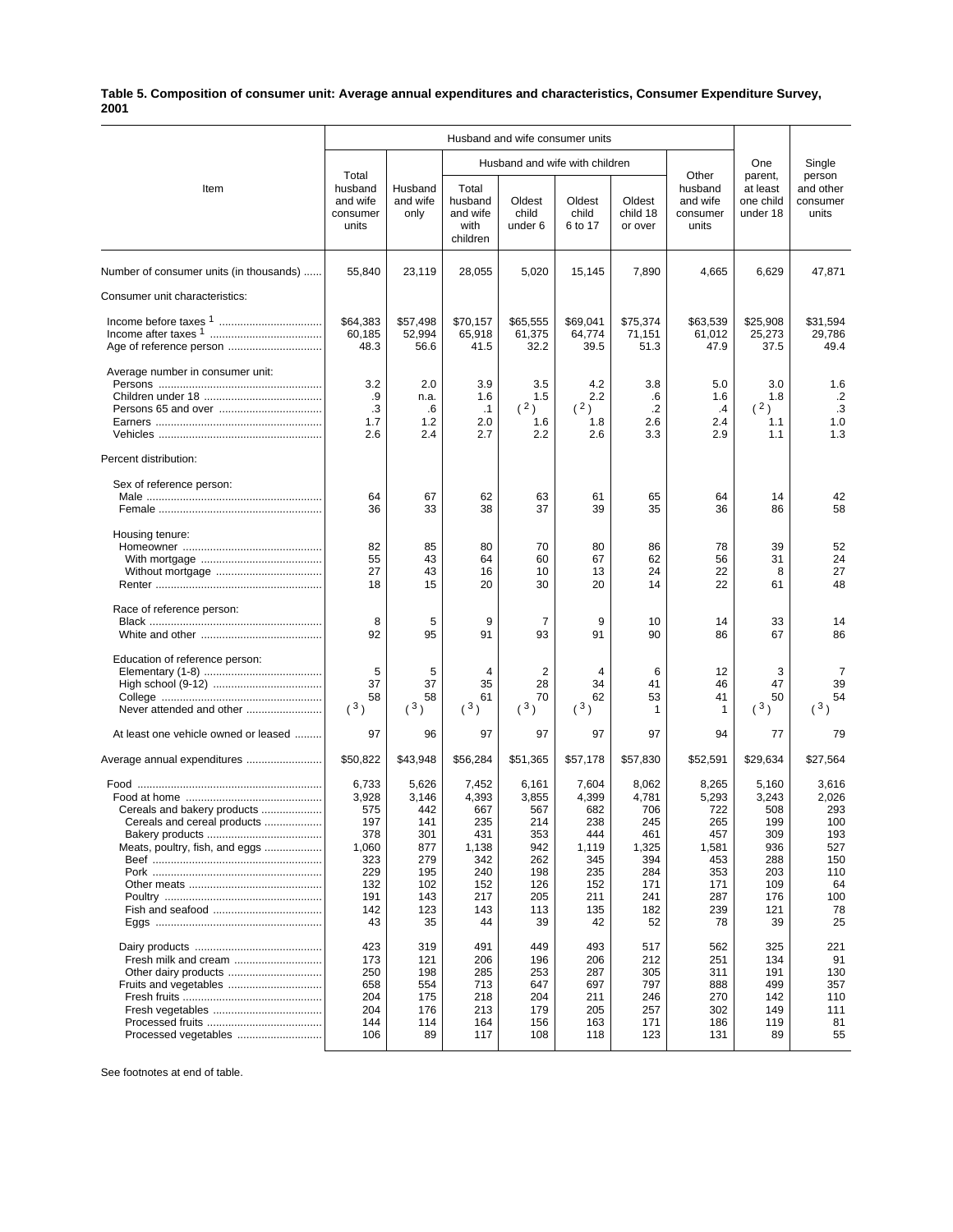## **Table 5. Composition of consumer unit: Average annual expenditures and characteristics, Consumer Expenditure Survey, 2001 — Continued**

|                                                               | Husband and wife consumer units                   |                             |                                                  |                                |                            |                               |                                                   |                                              |                                          |
|---------------------------------------------------------------|---------------------------------------------------|-----------------------------|--------------------------------------------------|--------------------------------|----------------------------|-------------------------------|---------------------------------------------------|----------------------------------------------|------------------------------------------|
|                                                               |                                                   |                             |                                                  | Husband and wife with children |                            |                               | One                                               | Single                                       |                                          |
| Item                                                          | Total<br>husband<br>and wife<br>consumer<br>units | Husband<br>and wife<br>only | Total<br>husband<br>and wife<br>with<br>children | Oldest<br>child<br>under 6     | Oldest<br>child<br>6 to 17 | Oldest<br>child 18<br>or over | Other<br>husband<br>and wife<br>consumer<br>units | parent,<br>at least<br>one child<br>under 18 | person<br>and other<br>consumer<br>units |
|                                                               | \$1,212                                           | \$953                       | \$1,385                                          | \$1,249                        | \$1,409                    | \$1,435                       | \$1,540                                           | \$976                                        | \$629                                    |
| Sugar and other sweets                                        | 149                                               | 118                         | 168                                              | 131                            | 172                        | 187                           | 194                                               | 118                                          | 75                                       |
|                                                               | 110                                               | 92                          | 118                                              | 94                             | 115                        | 143                           | 153                                               | 94                                           | 58                                       |
| Miscellaneous foods                                           | 579                                               | 436                         | 685                                              | 696                            | 690                        | 667                           | 694                                               | 487                                          | 297                                      |
| Nonalcoholic beverages                                        | 321                                               | 250                         | 362                                              | 286                            | 374                        | 392                           | 449                                               | 262                                          | 176                                      |
| Food prepared by consumer unit on                             |                                                   |                             |                                                  |                                |                            |                               |                                                   |                                              |                                          |
|                                                               | 54                                                | 58                          | 51                                               | 41                             | 57                         | 46                            | 51                                                | 15                                           | 24                                       |
|                                                               | 2,805                                             | 2,481                       | 3,058                                            | 2,305                          | 3,205                      | 3,282                         | 2,972                                             | 1,917                                        | 1,589                                    |
|                                                               | 370                                               | 396                         | 351                                              | 343                            | 353                        | 351                           | 350                                               | 162                                          | 350                                      |
|                                                               | 16,287                                            | 13,865                      | 18,261                                           | 19,608                         | 18,744                     | 16,485                        | 16,472                                            | 10,878                                       | 9,463                                    |
|                                                               | 9,298                                             | 7,861                       | 10,541                                           | 11,064                         | 11,028                     | 9,275                         | 8,935                                             | 6,290                                        | 5,805                                    |
|                                                               | 7,132                                             | 5,894                       | 8,242                                            | 8,495                          | 8,621                      | 7,352                         | 6,591                                             | 3,028                                        | 2,737                                    |
| Mortgage interest and charges                                 | 4,223                                             | 2,926                       | 5,318                                            | 5,832                          | 5,562                      | 4,521                         | 4,067                                             | 1,930                                        | 1,403                                    |
|                                                               | 1,714                                             | 1,618                       | 1,826                                            | 1,769                          | 1,892                      | 1,735                         | 1,518                                             | 618                                          | 757                                      |
| Maintenance, repairs, insurance, other                        |                                                   |                             |                                                  |                                |                            |                               |                                                   |                                              |                                          |
|                                                               | 1,194<br>1,454                                    | 1,350                       | 1,098                                            | 894<br>2,142                   | 1,166<br>1,704             | 1,096<br>1,138                | 1,005<br>1,833                                    | 480<br>3.102                                 | 577<br>2,793                             |
|                                                               | 712                                               | 1,173<br>795                | 1,623<br>677                                     | 426                            | 703                        | 784                           | 511                                               | 159                                          | 275                                      |
| Utilities, fuels, and public services                         | 3,354                                             | 2,975                       | 3,585                                            | 3,097                          | 3,615                      | 3,838                         | 3,849                                             | 2,581                                        | 2,107                                    |
|                                                               | 501                                               | 438                         | 537                                              | 482                            | 524                        | 599                           | 596                                               | 377                                          | 310                                      |
|                                                               | 1,218                                             | 1,088                       | 1,294                                            | 1,043                          | 1,345                      | 1,356                         | 1,398                                             | 1,014                                        | 764                                      |
|                                                               | 150                                               | 157                         | 150                                              | 119                            | 152                        | 166                           | 115                                               | 46                                           | 78                                       |
|                                                               | 1,071                                             | 916                         | 1,170                                            | 1,097                          | 1,158                      | 1,240                         | 1,239                                             | 883                                          | 736                                      |
| Water and other public services                               | 415                                               | 376                         | 432                                              | 356                            | 434                        | 477                           | 501                                               | 261                                          | 219                                      |
| Household operations                                          | 930                                               | 497                         | 1,303                                            | 2,383                          | 1,338                      | 547                           | 840                                               | 682                                          | 378                                      |
| Other household expenses                                      | 428<br>502                                        | 45<br>452                   | 740<br>563                                       | 1,848<br>535                   | 706<br>632                 | 100<br>447                    | 452<br>388                                        | 451<br>231                                   | 109<br>270                               |
|                                                               |                                                   |                             |                                                  |                                |                            |                               |                                                   |                                              |                                          |
| Housekeeping supplies                                         | 681                                               | 638                         | 713                                              | 633                            | 684                        | 838                           | 707                                               | 420                                          | 311                                      |
| Laundry and cleaning supplies                                 | 169                                               | 137                         | 185                                              | 174                            | 177                        | 211                           | 245                                               | 137                                          | 84                                       |
| Other household products                                      | 347<br>165                                        | 333<br>169                  | 363<br>165                                       | 294<br>164                     | 367<br>140                 | 405<br>222                    | 327<br>135                                        | 211<br>71                                    | 148<br>78                                |
| Postage and stationery<br>Household furnishings and equipment | 2,024                                             | 1,894                       | 2,118                                            | 2,433                          | 2,079                      | 1,988                         | 2,141                                             | 905                                          | 863                                      |
|                                                               | 151                                               | 158                         | 143                                              | 158                            | 136                        | 149                           | 165                                               | 82                                           | 73                                       |
|                                                               | 527                                               | 489                         | 585                                              | 729                            | 616                        | 435                           | 367                                               | 209                                          | 214                                      |
|                                                               | 62                                                | 55                          | 70                                               | 28                             | 67                         | 105                           | 45                                                | 12                                           | 20                                       |
|                                                               | 244                                               | 250                         | 243                                              | 232                            | 238                        | 263                           | 214                                               | 134                                          | 107                                      |
| Small appliances, miscellaneous                               |                                                   |                             |                                                  |                                |                            |                               |                                                   |                                              |                                          |
| Miscellaneous household equipment                             | 121<br>919                                        | 135<br>807                  | 98<br>978                                        | 82<br>1,204                    | 103<br>920                 | 100<br>936                    | 189<br>1,161                                      | 50<br>419                                    | 50<br>399                                |
| Apparel and services                                          | 2,214                                             | 1.716                       | 2.598                                            | 2.447                          | 2,610                      | 2,691                         | 2,456                                             | 2.051                                        | 1,127                                    |
|                                                               | 571                                               | 423                         | 692                                              | 519                            | 726                        | 754                           | 593                                               | 360                                          | 253                                      |
|                                                               | 442                                               | 401                         | 480                                              | 390                            | 421                        | 669                           | 432                                               | 174                                          | 228                                      |
|                                                               | 129                                               | 22                          | 213                                              | 129                            | 305                        | 85                            | 161                                               | 185                                          | 26                                       |
|                                                               | 841                                               | 670                         | 971                                              | 751                            | 1,023                      | 1,027                         | 929                                               | 923                                          | 442                                      |
| Women, 16 and over                                            | 679                                               | 640                         | 706                                              | 556                            | 647                        | 942                           | 715                                               | 661                                          | 405                                      |
|                                                               | 162                                               | 30                          | 265                                              | 195                            | 376                        | 85                            | 213                                               | 262                                          | 37                                       |
|                                                               | 123                                               | 48                          | 178                                              | 569                            | 94                         | 77                            | 181                                               | 90                                           | 30                                       |
| Other apparel products and services                           | 367<br>313                                        | 300<br>275                  | 414<br>343                                       | 345<br>262                     | 442<br>326                 | 406<br>428                    | 430<br>324                                        | 476<br>203                                   | 198<br>204                               |
|                                                               | 10,214                                            | 8,380                       | 11,524                                           | 9,744                          | 11,351                     | 12,983                        | 11,423                                            | 4,446                                        | 5,065                                    |
| Vehicle purchases (net outlay)                                | 4,865                                             | 3,846                       | 5,564                                            | 4,710                          | 5,526                      | 6,180                         | 5,715                                             | 1,872                                        | 2,315                                    |
| Cars and trucks, new                                          | 2,417                                             | 2,225                       | 2,604                                            | 1,904                          | 2,628                      | 3,002                         | 2,247                                             | 546                                          | 989                                      |
|                                                               | 2,397                                             | 1,586                       | 2,889                                            | 2,737                          | 2,830                      | 3,100                         | 3,458                                             | 1,306                                        | 1,283                                    |
|                                                               | 51                                                | 435                         | 71                                               | 469                            | 67                         | 478                           | $4_{10}$                                          | 420                                          | 43                                       |
|                                                               | 1,692                                             | 1,401                       | 1,892                                            | 1,558                          | 1,876                      | 2,136                         | 1,927                                             | 897                                          | 851                                      |
|                                                               |                                                   |                             |                                                  |                                |                            |                               |                                                   |                                              |                                          |

See footnotes at end of table.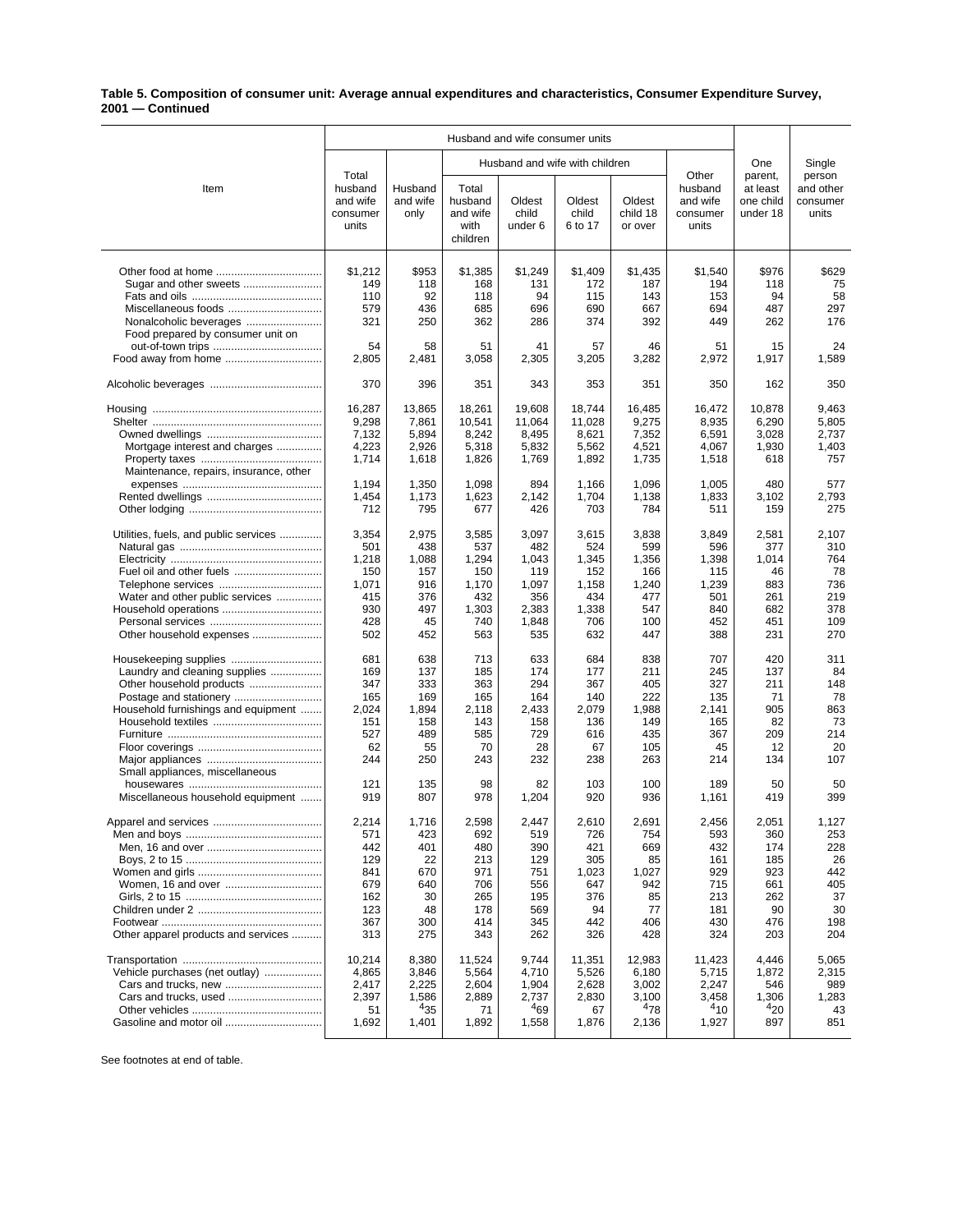## **Table 5. Composition of consumer unit: Average annual expenditures and characteristics, Consumer Expenditure Survey, 2001 — Continued**

|                                                               | Husband and wife consumer units                   |                             |                                                  |                            |                                |                               |                                                   |                                              |                                          |
|---------------------------------------------------------------|---------------------------------------------------|-----------------------------|--------------------------------------------------|----------------------------|--------------------------------|-------------------------------|---------------------------------------------------|----------------------------------------------|------------------------------------------|
| Item                                                          |                                                   |                             |                                                  |                            | Husband and wife with children |                               | One                                               | Single                                       |                                          |
|                                                               | Total<br>husband<br>and wife<br>consumer<br>units | Husband<br>and wife<br>only | Total<br>husband<br>and wife<br>with<br>children | Oldest<br>child<br>under 6 | Oldest<br>child<br>6 to 17     | Oldest<br>child 18<br>or over | Other<br>husband<br>and wife<br>consumer<br>units | parent,<br>at least<br>one child<br>under 18 | person<br>and other<br>consumer<br>units |
|                                                               | \$3,152                                           | \$2,595                     | \$3,583                                          | \$3,139                    | \$3,439                        | \$4,140                       | \$3,320                                           | \$1,454                                      | \$1,597                                  |
|                                                               | 499                                               | 364                         | 590                                              | 595                        | 564                            | 638                           | 622                                               | 213                                          | 217                                      |
| Maintenance and repairs                                       | 848                                               | 707                         | 974                                              | 721                        | 954                            | 1,170                         | 792                                               | 438                                          | 477                                      |
|                                                               | 1,065                                             | 915                         | 1,161                                            | 1,013                      | 1,044                          | 1,481                         | 1,228                                             | 548                                          | 570                                      |
| Vehicle rental, leases, licenses, other                       |                                                   |                             |                                                  |                            |                                |                               |                                                   |                                              |                                          |
|                                                               | 740<br>505                                        | 609<br>538                  | 858<br>485                                       | 810<br>338                 | 877<br>511                     | 851<br>528                    | 679<br>461                                        | 256<br>223                                   | 333<br>301                               |
|                                                               |                                                   |                             |                                                  |                            |                                |                               |                                                   |                                              |                                          |
|                                                               | 2,863                                             | 3,360                       | 2,489                                            | 2,013                      | 2,488                          | 2,800                         | 2,653                                             | 1,134                                        | 1,530                                    |
|                                                               | 1,405                                             | 1,641                       | 1,232                                            | 1,106                      | 1,224                          | 1,327                         | 1,276                                             | 530                                          | 732                                      |
|                                                               | 781                                               | 837                         | 750                                              | 606                        | 795                            | 754                           | 690                                               | 313                                          | 366                                      |
|                                                               | 549                                               | 732                         | 396                                              | 218                        | 364                            | 575                           | 556                                               | 236                                          | 360                                      |
|                                                               | 129                                               | 150                         | 111                                              | 83                         | 104                            | 144                           | 131                                               | 55                                           | 72                                       |
|                                                               | 2,585                                             | 2,255                       | 2,921                                            | 2,312                      | 3,300                          | 2,588                         | 2,216                                             | 1,375                                        | 1,292                                    |
|                                                               | 731                                               | 647                         | 831                                              | 508                        | 1,004                          | 705                           | 545                                               | 341                                          | 313                                      |
| Television, radios, sound equipment                           | 793                                               | 622                         | 923                                              | 776                        | 974                            | 920                           | 867                                               | 581                                          | 514                                      |
| Pets, toys, and playground equipment                          | 438                                               | 373                         | 497                                              | 465                        | 550                            | 421                           | 407                                               | 240                                          | 232                                      |
| Other entertainment supplies, equipment,                      |                                                   |                             |                                                  |                            |                                |                               |                                                   |                                              |                                          |
|                                                               | 623                                               | 613                         | 671                                              | 562                        | 773                            | 542                           | 397                                               | 212                                          | 233                                      |
| Personal care products and services                           | 600                                               | 554                         | 623                                              | 562                        | 628                            | 654                           | 707                                               | 480                                          | 347                                      |
|                                                               | 177                                               | 199                         | 164                                              | 136                        | 171                            | 168                           | 149                                               | 71                                           | 108                                      |
|                                                               | 809                                               | 437                         | 1,148                                            | 343                        | 1,091                          | 1,771                         | 618                                               | 541                                          | 474                                      |
| Tobacco products and smoking supplies                         | 324                                               | 271                         | 340                                              | 234                        | 327                            | 432                           | 491                                               | 290                                          | 293                                      |
|                                                               | 909                                               | 780                         | 1,038                                            | 654                        | 1,161                          | 1,056                         | 776                                               | 701                                          | 571                                      |
|                                                               | 1,575                                             | 1,744                       | 1,503                                            | 1,162                      | 1,524                          | 1,680                         | 1,171                                             | 435                                          | 1,002                                    |
| Personal insurance and pensions                               | 5,162                                             | 4,365                       | 5,872                                            | 5,644                      | 5,826                          | 6,107                         | 4,845                                             | 1,912                                        | 2,327                                    |
| Life and other personal insurance                             | 613                                               | 607                         | 602                                              | 420                        | 645                            | 634                           | 705                                               | 177                                          | 207                                      |
| Pensions and Social Security                                  | 4,550                                             | 3,757                       | 5,271                                            | 5,224                      | 5,181                          | 5,472                         | 4,139                                             | 1,734                                        | 2,120                                    |
| Sources of income and personal taxes: 1                       |                                                   |                             |                                                  |                            |                                |                               |                                                   |                                              |                                          |
|                                                               | 64,383                                            | 57,498                      | 70,157                                           | 65,555                     | 69,041                         | 75,374                        | 63.539                                            | 25,908                                       | 31,594                                   |
|                                                               | 53,427                                            | 41,070                      | 63,702                                           | 62,123                     | 63,778                         | 64.595                        | 52,417                                            | 21,015                                       | 23,819                                   |
| Self-employment income                                        | 3,243                                             | 3,155                       | 3,354                                            | 2,044                      | 3,317                          | 4,291                         | 3,016                                             | 823                                          | 1,293                                    |
| Social Security, private and government                       |                                                   |                             |                                                  |                            |                                |                               |                                                   |                                              |                                          |
|                                                               | 5,757                                             | 10,878                      | 1,541                                            | 230                        | 660                            | 4,129                         | 5,929                                             | 910                                          | 4,644                                    |
| Interest, dividends, rental income, other                     |                                                   |                             |                                                  |                            |                                |                               |                                                   |                                              |                                          |
|                                                               | 1,199                                             | 1,775                       | 856                                              | 377                        | 662                            | 1,551                         | 465                                               | 118                                          | 790                                      |
| Unemployment and workers'<br>compensation, veterans' benefits | 218                                               | 175                         | 209                                              | 145                        | 213                            | 243                           | 470                                               | 155                                          | 122                                      |
| Public assistance, supplemental security                      |                                                   |                             |                                                  |                            |                                |                               |                                                   |                                              |                                          |
| income, food stamps                                           | 291                                               | 309                         | 211                                              | 216                        | 167                            | 295                           | 660                                               | 1,258                                        | 364                                      |
| Regular contributions for support                             | 148                                               | 72                          | 188                                              | 329                        | 188                            | 95                            | 277                                               | 1,443                                        | 343                                      |
|                                                               | 100                                               | 63                          | 95                                               | 91                         | 55                             | 174                           | 304                                               | 186                                          | 219                                      |
|                                                               |                                                   |                             |                                                  |                            |                                |                               |                                                   |                                              |                                          |
|                                                               | 4,197                                             | 4,503                       | 4,239                                            | 4,180                      | 4,267                          | 4,223                         | 2,526                                             | 635                                          | 1,808                                    |
| Federal income taxes                                          | 3,227                                             | 3,505                       | 3,234                                            | 3,074                      | 3,310                          | 3,192                         | 1,879                                             | 385                                          | 1,386                                    |
| State and local income taxes                                  | 792<br>178                                        | 812<br>186                  | 832<br>173                                       | 992<br>114                 | 799<br>158                     | 791<br>241                    | 472<br>175                                        | 201<br>48                                    | 337<br>85                                |
|                                                               |                                                   |                             |                                                  |                            |                                |                               |                                                   |                                              |                                          |
|                                                               | 60,185                                            | 52,994                      | 65,918                                           | 61,375                     | 64,774                         | 71,151                        | 61,012                                            | 25,273                                       | 29,786                                   |

See footnotes at end of table.